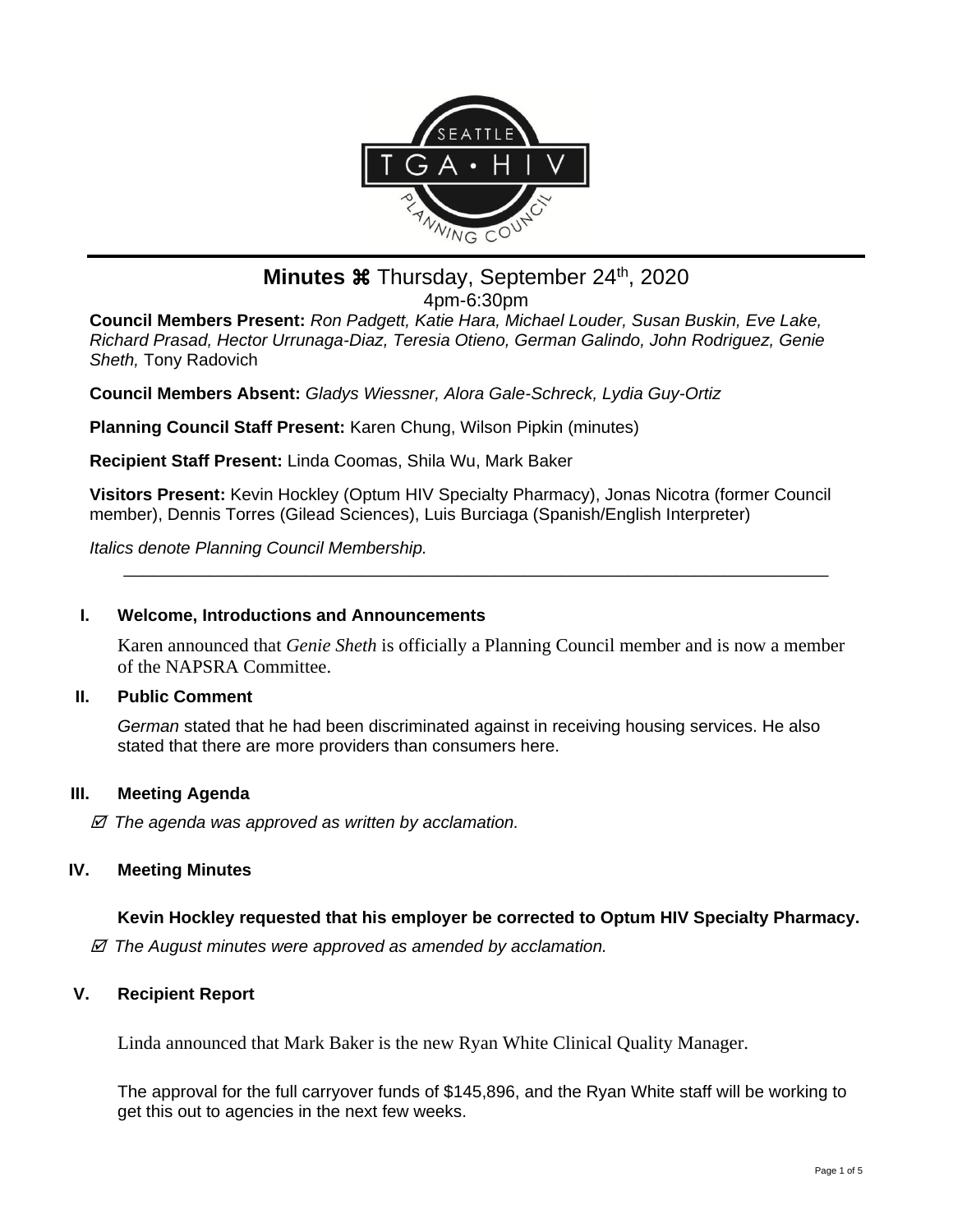Ryan White staff are working on the current Ryan White Part A application which is due October 7<sup>th</sup>. This will be finished after the work the Council does in this meeting.

Ryan White staff are working on 2<sup>nd</sup> quarter reports and will be working with NAPSRA on reallocations to spend out as much of the funds as possible.

There was discussion about the prioritization and resource allocation process. They reviewed a lot of data including epidemiologic data, the Never, Not, or Intermittently in Care needs assessment, a COVID-19 provider survey, other funding sources, unmet need, and demographic data on service usage. Karen introduced a rubric to formalize and standardize prioritization.

Karen requested that the assessment of the administrative mechanism be tackled before going much deeper into the resource and prioritization package. This assessment is an outline of the process of what has happened and what is expected to happen in the prioritization and allocation process. This is the Planning Council's assessment of the Ryan White Recipient and staff based on data around procurement, contracting, reimbursement, use of funds, and engagement with the Council. NAPSRA had no recommendations for changes to practices. 57% of contracts were completed within 90 days of the Notice of Award, and 7 contracts took more than 90 days due to delays outside of the Recipient's control. The average number of days from receipt of invoice to payment for all agencies was 16 days. 94.04% of supplemental, 97.51% of formula, and 90.1% of Minority AIDS Initiative (MAI) funds were spent. The remainder of the MAI funds were requested for carryover. The Recipient and staff attended and participated in all Council, NAPSRA Committee, System of Care Committee, and Executive Committee meetings. The Council did not identify any deficiencies in this process.

#### *MOTION: Ron motioned to accept the assessment of the administrative mechanism as written. Richard seconded.*

*Discussion: There was discussion about payments and contracts that took longer than the deadlines. It was stated that there are sometimes a lot of back and forth on contracting. This is addressed on a yearly basis and the Recipient works with agencies to reduce these delays.*

### *The motion passed with the following vote:*

- In favor –11– *Michael, Richard, Ron, Katie, Susan, Eve, Hector, Teresia, German, John, Genie*
- Opposed -0-
- Abstaining -0-

Karen presented the letter of assurance which discussed the addressing of: how all fiscal year (FY) 2020 period of performance Conditions of Award relative to the Planning Council have been addressed, how the FY 2020 period of performance formula, supplemental, and MAI funds awarded to the TGA are being expended according to the priorities established by the Council, how the Planning Council determined the FY 2021 period of performance priorities, and how the Planning Council used the approved process for establishing those priorities, and that ongoing, annual membership training occurred.

### *MOTION: Richard motioned to accept and approve the letter of assurance. Katie seconded.*

### *Discussion: None*

### *The motion passed with the following vote:*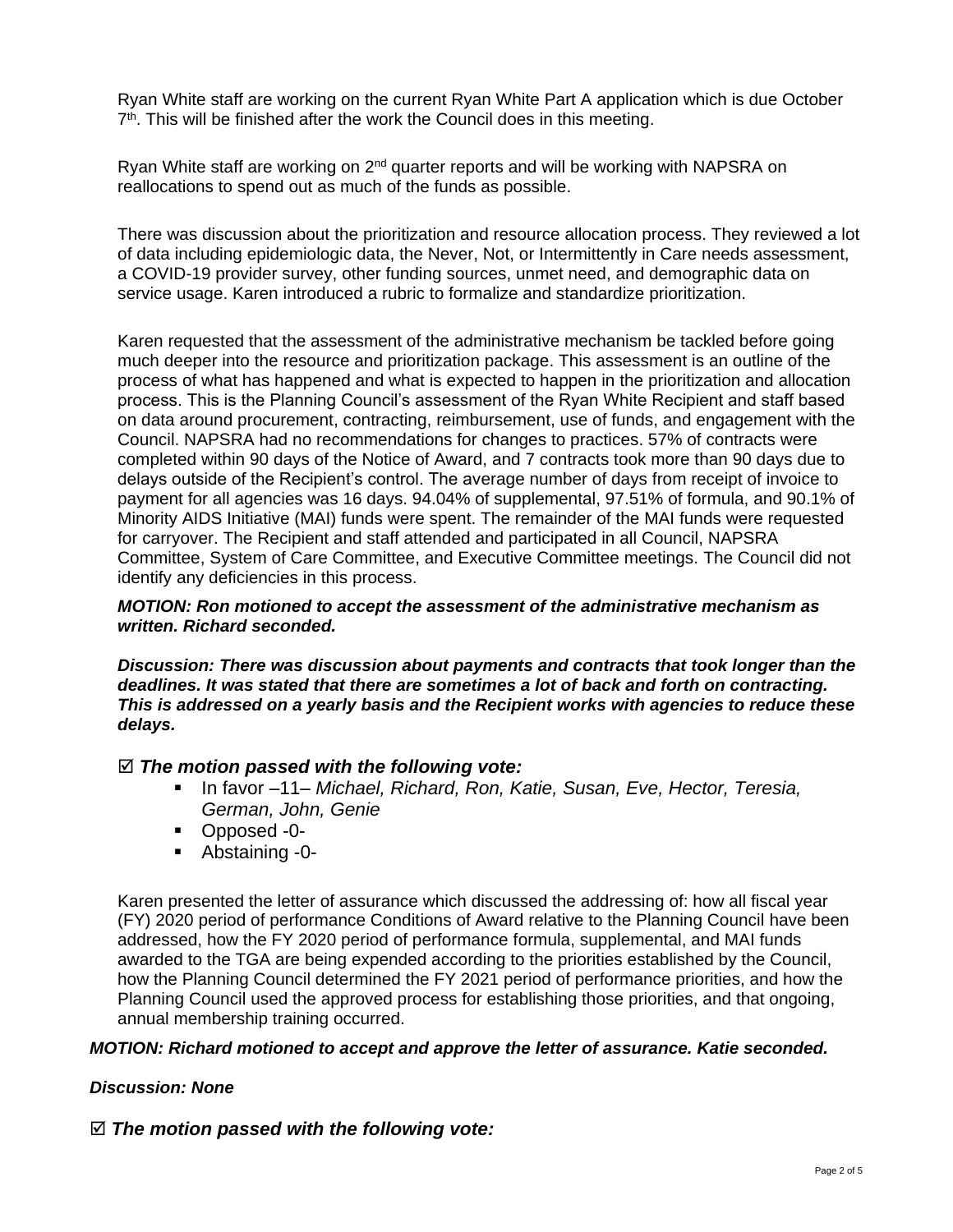- In favor 11 *Ron, Michael, Katie, Richard, Susan, Eve, Hector, German, Teresia, John, Genie*
- Opposed -0-
- Abstaining -0-

### **VI. Priority Setting and Resource Allocation**

The conflicts of interest were addressed, and the calendar of meetings for the Priority Setting and Resource Allocation (PSRA) process was discussed. In total there were over 25 hours of work in meetings, and more time spent reviewing materials offline. Special thanks were given to *German* who sat through presentations twice, once with an interpreter present, and a second time in the meetings. Karen also thanked *Susan* for putting together the epidemiological data, Becca Hutcheson for putting together the Never, Not, or Intermittently in Care (NNIC) Needs Assessment, and the Recipient and Recipient staff for attending all meetings and providing information and context. Data reviewed included the epidemiologic data and Medical Monitoring Project (MMP) data, the NNIC Needs Assessment, Ryan White Consumer data, a service provider COVID-19 Survey, historic funding and expenditures of Ryan White Part A funds in the TGA, performance and utilization data in each service category, other funding sources, and the +Caucus Guiding Principles.

Karen presented to NAPSRA a scoring rubric, and got approval for use of the following questions for the rubric: "How critical is this service category, relative to other service categories, to ensure consumer engagement in HIV care?", "Does consumer data demonstrate unmet need?", and "Are there other funding sources relative to need?" Committee members were asked to score each service category for each question, which resulted in the following ranking from highest priority to lowest with amount funded (if funded) and rationale:

- 1. Housing (\$1,299,058)
	- a. Data demonstrates the critical nature of this service to ensure consumer engagement in HIV care.
	- b. There is a critical unmet need, especially among those NNIC.
	- c. There is increased need for housing due to COVID-19.
- 2. Psychosocial Support (\$149,986)
	- a. Data demonstrates the critical nature of this service to ensure consumer engagement in HIV care.
	- b. There is a great unmet need especially for immigrants, aging people, and due to pandemic-related isolation.
		- i. It was proposed that a directive for this service category could be to prioritize providers that demonstrate ability to provide services in other languages.
	- c. There is a lack of other funding sources relative to need.
- 3. Oral Health (\$1,277,880)
	- a. Data demonstrates the value of this service to ensure consumer engagement in HIV care.
	- b. There is some unmet need, especially among those who have NNIC.
	- c. Providers had some contracted funds left over at the end of the fiscal year.
- 4. Non-Medical Case Management (NMCM) (\$1,296,952 total divided into the following subpriorities: \$956,592 to NMCM Housing, \$70,194 to NMCM Dental, \$70,194 to NMCM Chemical Dependency, and \$299,972 to NMCM Engagement & Retention)
	- a. There is great unmet and increasing needs for housing.
	- b. Increased funding for housing requires increased funding for supportive services to link consumers to housing.
		- i. There was much discussion about funding a housing navigator position.
- 5. Emergency Financial Assistance (New category with funding beginning in July 2021, \$119,989)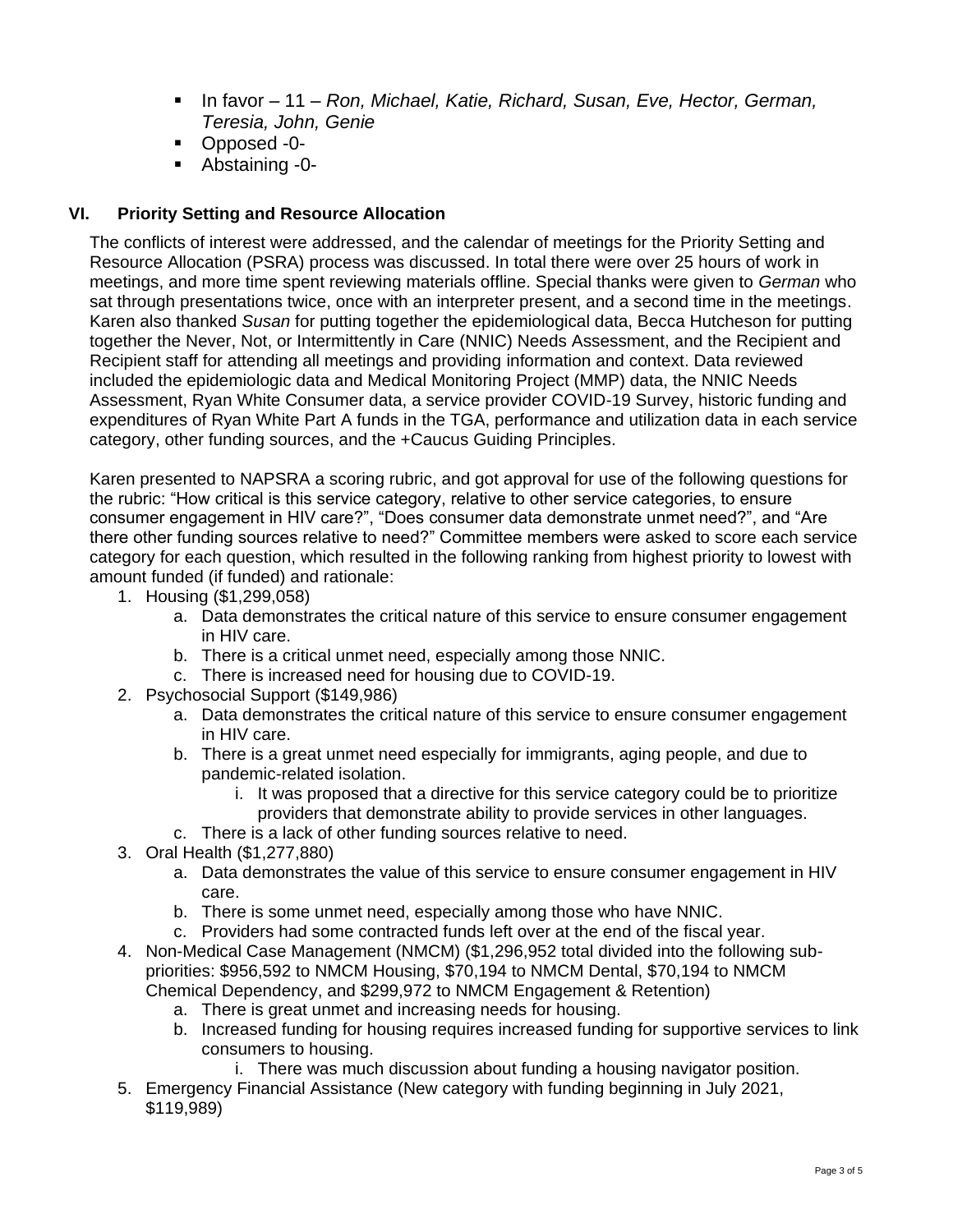- a. Financial support and employment were identified as the needs that saw the greatest change as a result of the pandemic.
- b. All responding providers to the COVID-19 survey of providers stated that they had clients on their caseload who were employed before the pandemic and are now unemployed.
- c. This category is unable to give funds directly to consumers, but can be used to pay bills directly.
- 6. Mental Health Services
- 7. Medical Transportation (\$70,000)
	- a. There is some unmet need in this service category, especially outside of Seattle and particularly in rural Snohomish County where providers identified transportation as a key barrier to care.
	- b. Providers met their goals for service units and clients served, and there were minimal contracted funds left over.
- 8. Outpatient Ambulatory Health Services-Treatment Adherence (\$475,000)
	- a. Providers exceeded their goals for clients served and service units.
	- b. There are many other existing funding sources such as Medicaid, Medicare, and private sources.
- 9. Early Intervention Services (Funded in MAI only, \$165,245)
	- a. Providers met 58% of their service unit goals and 83% of goal for clients served. There were remaining contracted funds at the end of the fiscal year.
	- b. There are many other funding sources such as Medicaid and Medicare.
- 10. Food Bank/Home Delivered Meals (\$1,210,569, with \$70,000 allocated to a food voucher subpriority)
	- a. There are increasing needs for food as a result of the pandemic.
	- b. Providers and consumers identified a need for access to culturally relevant foods, particularly among immigrant communities.
		- i. Food vouchers were added to address this need.
	- c. Providers had expended almost all contracted funds and exceeded goals for service units and clients served.
- 11. Substance Abuse Services (outpatient)
- 12. Linguistic Services
- 13. Outreach
- 14. Childcare Services
- 15. Substance Abuse Treatment (Residential)
- 16. Other Professional Services
- 17. Legal Services
- 18. Referral to Health Care/Supportive Services
- 19. Respite Care
- 20. Health Education/Risk Reduction

MAI funds not allocated to Early Intervention Services were allocated to NMCM-Black (\$149,508) and NMCM-Latinx (\$78,688). NMCM is critical for consumer engagement in care. Black and Latinx people living with HIV are disproportionately impacted. Providers surpassed their goals for unduplicated clients served. These funds were split by prevalence of HIV in each population. In response to a question it was stated that the American Indian/Alaska Native population was considered, but unfortunately a needs assessment for that population was postponed by the COVID-19 pandemic. This needs assessment is still a priority, but a start date is unknown due to community partners being severely impacted and overwhelmed by COVID.

There were a few categories that were excluded from prioritization due to being sufficiently funded by other sources. Contracts for newly funded categories will begin in July 2021.